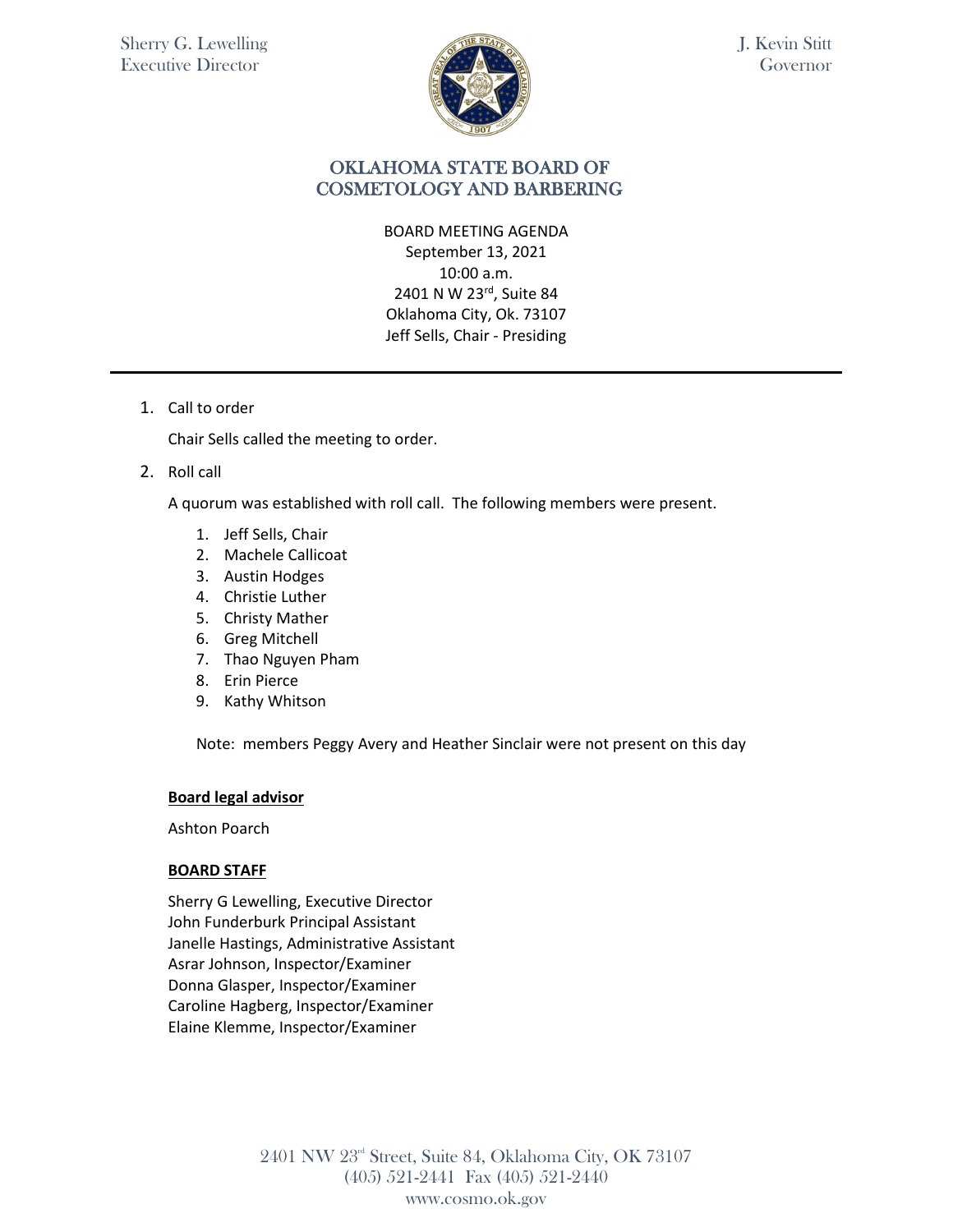

### OKLAHOMA STATE BOARD OF COSMETOLOGY AND BARBERING

#### **GUESTS**

Ivan Lorenzo Du Truong Lonnie Whiston laura Grisso Krissy Miller Linda Wiist Don Duncan Kathrine Duncan Kwang Park Erin Moore Tonika Owens Brandy Bahm Shazia Ittiq Thanh Shiboski

- 3. This regularly scheduled meeting of the Oklahoma Cosmetology and Barbering Board has been convened in accordance with the Oklahoma Open Meeting Act. Chair Sells verified the agenda had been properly posted and agenda-ized.
- 4. Discussion and Possible Action to Approve or Disapprove Board Meeting Minutes from July 12, 2021

A motion was made by Ms. Callicoat and seconded by Ms. Nguyen Pham to approve Board Meeting Minutes from July 12, 2021

Voting:

Callicoat, yes; Hodges, yes; Luther, yes; Mather, yes; Mitchell, yes; Nguyen Pham, yes; Pierce, yes; Whitson, yes.

Motion passed.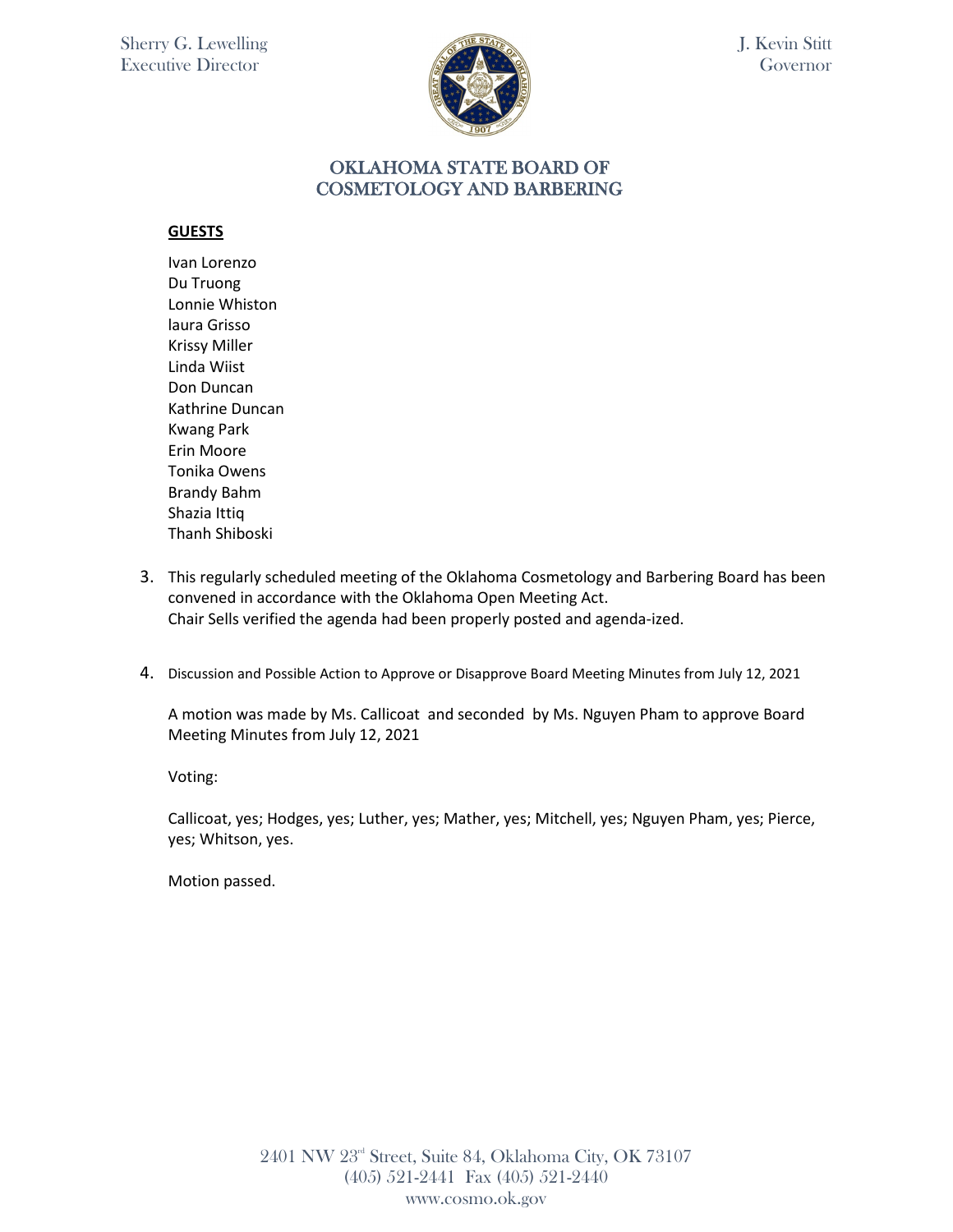

5. Discussion and possible action to approve or disapprove budget report (July 1, 2021 to August 31, 2021) – Brandy Bahm, OMES, Agency Business Services

A motion was made by Ms. Mather and seconded by Ms. Hodges to approve budget report (July 1, 2021 to August 31, 2021)

Voting:

Callicoat, yes; Hodges, yes; Luther, yes; Mather, yes; Mitchell, yes; Nguyen Pham, yes; Pierce, yes; Whitson, yes.

Motion passed.

6. Discussion and possible action to election of Officers

A motion was made by Ms. Mather and seconded by Ms. Luther to nominate Shelli Callicoat

as chair

Voting:

Callicoat, yes; Hodges, yes; Luther, yes; Mather, yes; Mitchell, yes; Nguyen Pham, yes; Pierce, yes; Whitson, yes.

Motion passed.

A motion was made by Ms. Callicoat and seconded by Ms. Luther to nominate Christy Mather as

vice chair.

Voting:

Callicoat, yes; Hodges, yes; Luther, yes; Mather, yes; Mitchell, yes; Nguyen Pham, yes; Pierce, yes; Whitson, yes.

Motion passed.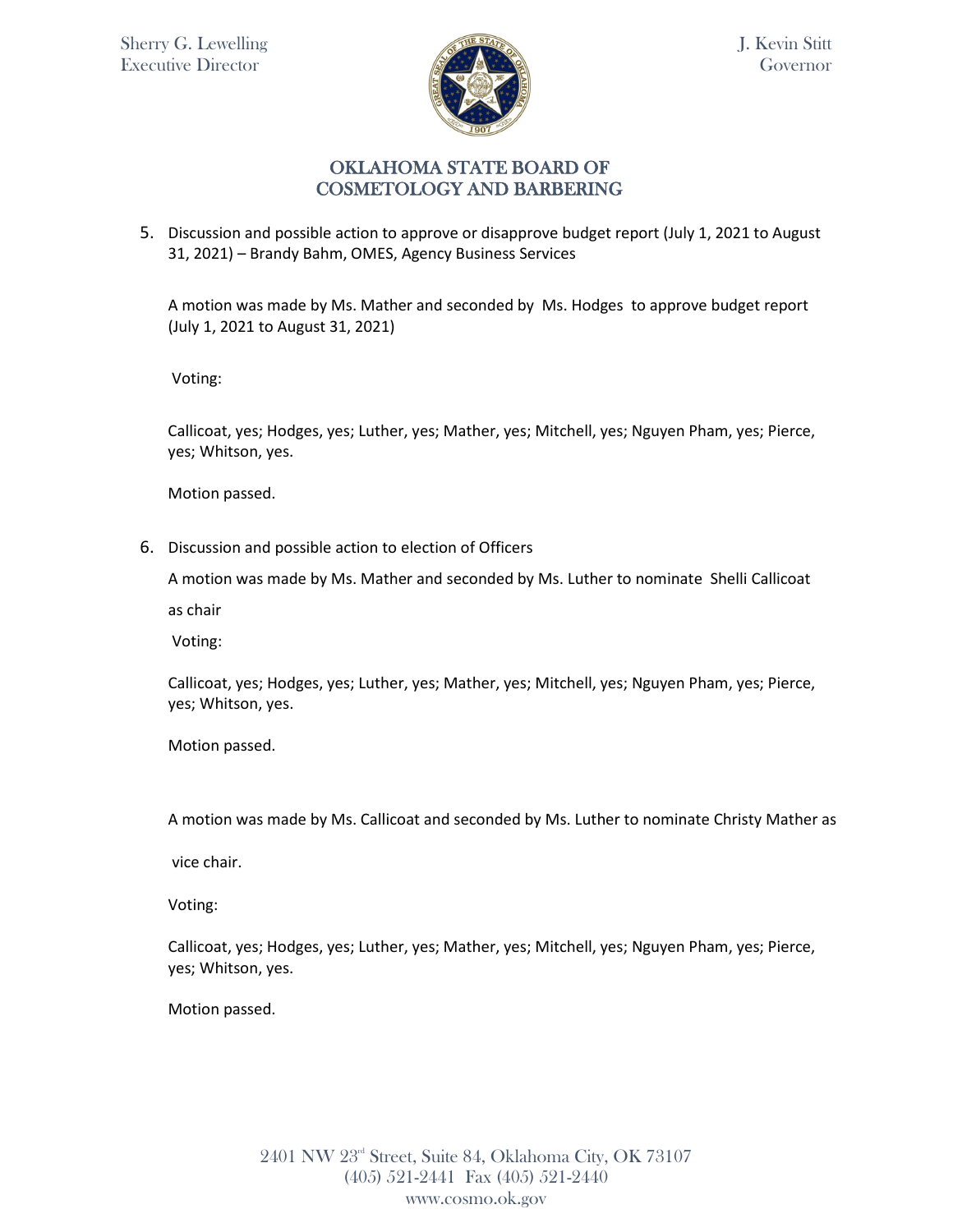

Ashton Poarch briefed the board on procedures on citations.

- 7. Possible consideration of a motion and vote to enter into Executive Session, pursuant to 25 O.S. § 307(B)(8) for the Board to engage in deliberations or render a final or intermediate decision in an individual proceeding pursuant to Article II of the Administrative Procedures Act.
	- i. Possible motion and vote to enter Executive Session regarding individual proceedings for the following citations: Citation Number 00018 Frank Robert Bonamo-Yeager; not present, fine not paid. Citation Number 00023 Hong Phyc Hiep Doan; fine was paid Citation Number 00024 Thi K Dao; fine was paid \*Citation Number 00113 Ivan Barber Studio Owner – Ivan Lorenzo; motion upheld Citation Number 00114 R Nail and Spa LLC Owner – Tony Thien Do; not here, fine not paid Citation Number 00115 Candy Cruz; not here, fine paid Citation Number 00118 Nails Club and Spa Owner – Minh Duc Nguyen; fine upheld, fine \$1250 paid Citation Number 00119 Galaxy Nail and Spa Owner – Phat Nguyen fine paid. Citation Number 00121 Thanh Nguyen Shiboski;here, voted to dismimss Citation Number 00122 Kim Anh Thi; not here fine \$250 paid Citation Number 00124 Ngoc Boi Nguyen; not here, fine of \$250 paid Citation Number 00125 Thi Thuy Hang Nguyen; not here, fine of \$250 paid Citation Number 00127 Jenna Davis; not here, fine not paid Citation Number 00130 Tonika Owens, here, fine upheld, paid \$250 of \$500 fine

**\*Citation Number 00113** Ivan Barber Studio Owner – Ivan Lorenzo;

A motion was made by Ms. Mather and seconded by Ms. Austin to uphold the fine.

Voting:

Callicoat, yes; Hodges, yes; Luther, yes; Mather, yes; Mitchell, yes; Nguyen Pham, yes; Pierce, yes; Whitson, yes.

Motion passed.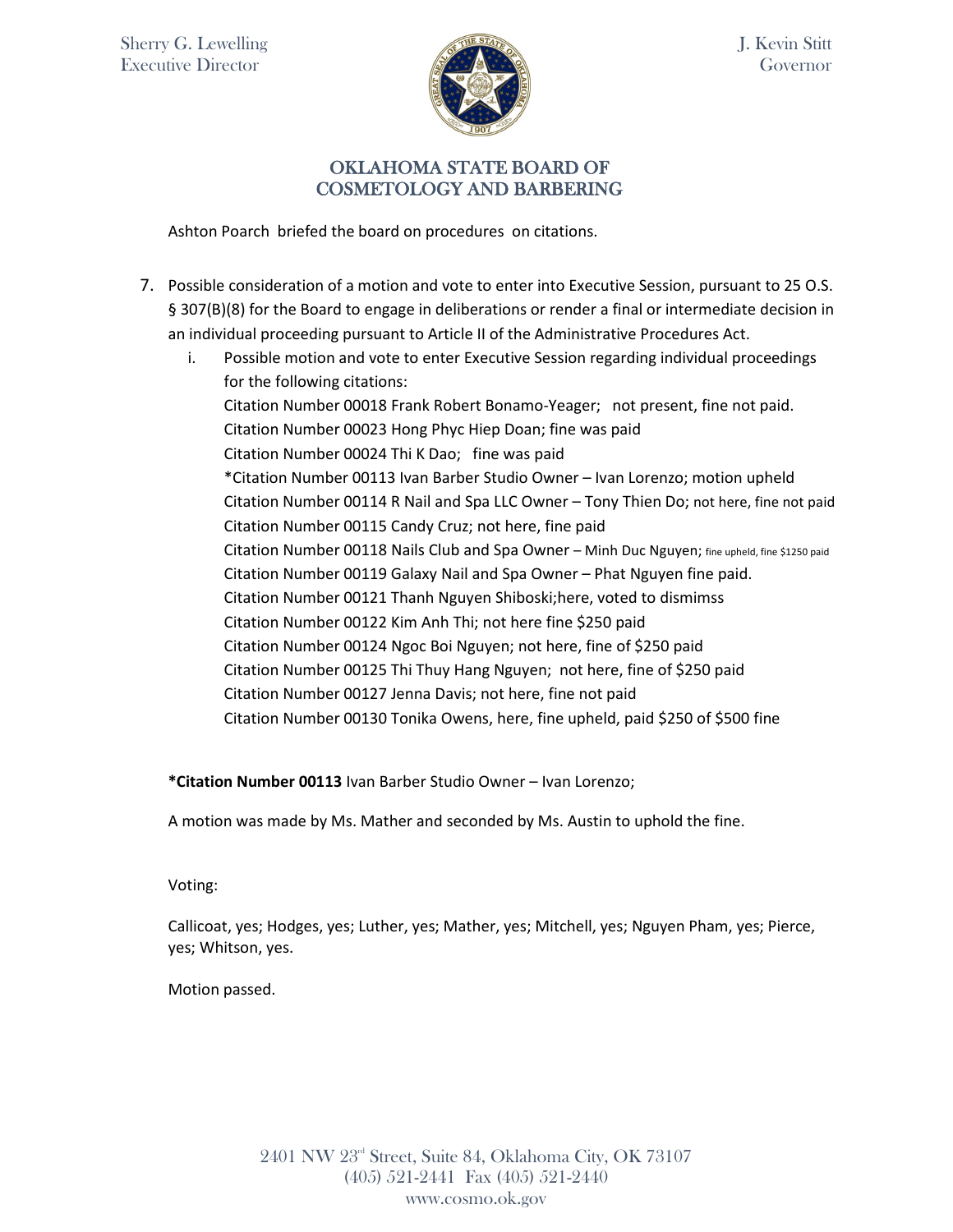

\*Citation Number 00118 Nails Club and Spa Owner - Minh Duc Nguyen; fine upheld, fine \$1250 paid

A motion was made by Ms. Mather and seconded by Ms. Callicoat to uphold the fine.

Voting:

Callicoat, yes; Hodges, yes; Luther, yes; Mather, yes; Mitchell, yes; Nguyen Pham, yes; Pierce, yes; Whitson, yes.

Motion passed.

\***Citation Number 00121** Thanh Nguyen Shiboski;

A motion was made by Ms. Pierce and seconded by Ms. Austin to dismiss.

Voting:

Callicoat, yes; Hodges, yes; Luther, yes; Mather, yes; Mitchell, yes; Nguyen Pham, yes; Pierce, yes; Whitson, yes.

Motion passed.

A motion was made by Ms. Hodges and seconded by Ms. Mather to enter into exec session to discuss Citation Number 00130 Tonika Owens

#### \*\*EXECUTIVE SESSION\*\*

A motion was made by Ms. Hodges and seconded by Ms. Mather to re enter open session.

Voting:

Callicoat, yes; Hodges, yes; Luther, yes; Mather, yes; Mitchell, yes; Nguyen Pham, yes; Pierce, yes; Whitson, yes.

#### \*\*\*RETURN TO OPEN SESSION\*\*\*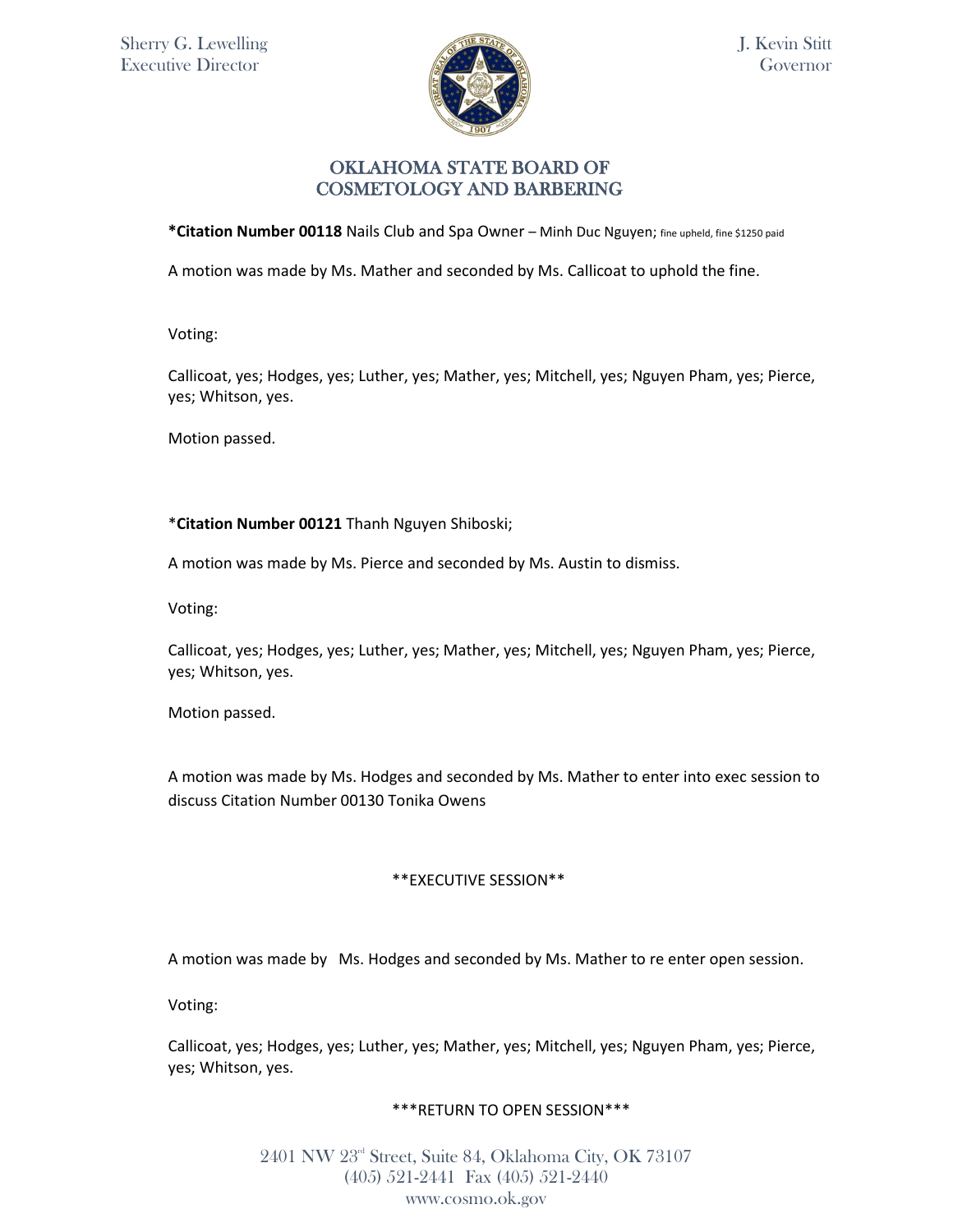

**Citation Number 00130** Tonika Owens, here, fine upheld, paid \$250 of \$500 fine

A motion was made by Ms. Austin and seconded by Ms. Callicoat to uphold.

Voting:

Callicoat, yes; Hodges, yes; Luther, yes; Mather, yes; Mitchell, yes; Nguyen Pham, yes; Pierce, yes; Whitson, yes.

Motion passed

- 8. Discussion and possible action regarding individual proceedings for citations as listed in 6(i), above, which may include matters discussed in Executive Session.
- 9. Director's report and possible discussion– Sherry G. Lewelling

Inspections

SB 850

Ms. Lewelling said she did not have inspection numbers to share, Ms. Gillette quit recently and she is the one who kept numbers of inspection reports.

Ms. Lewelling said Senate Bill 850, by Sen. Nathan Dahm (R. Broken Arrow) was passed and signed by the Governor, she said it is essentially a deregulation bill, it stipulates that licensees can go into clients homes and perform any service at any time but because they are not in a licensed establishment we cannot enforce rules. So it does create risk for both the licensee and the client, for instance if a client experiences chemical burns they have no recourse through the Board because it was not done in a licensed establishment.

10. Massage Therapy Report – Laura Grisso

Ms. Grisso reported that the Massage Therapy Advisory Board met on August 18, 2021 at a regularly scheduled meeting. Offices were elected, Ms. Grisso was elected as Chair and Kelly Lene' was elected as Vice Chair. She said we discussed legislation, when they meet for October they will approve the bill they had last year and present to OSBCB in the November board meeting. She said Kelly Lene' and Sherry Lewelling will be attending the FSMTB conference which will be held virtually this year. Also discussed was the disqualifying event list and members were concerned it was too extensive. Ms.Grisso said conspiracy, racketeering were added with regard to human trafficking.

AAG Poarch explained that any crime on that list can bar an individual from getting license, they may submit to the Board for review and Board can vote to waive, and generally is considered. And if any criminal history has been expunged, the it need not be disclosed.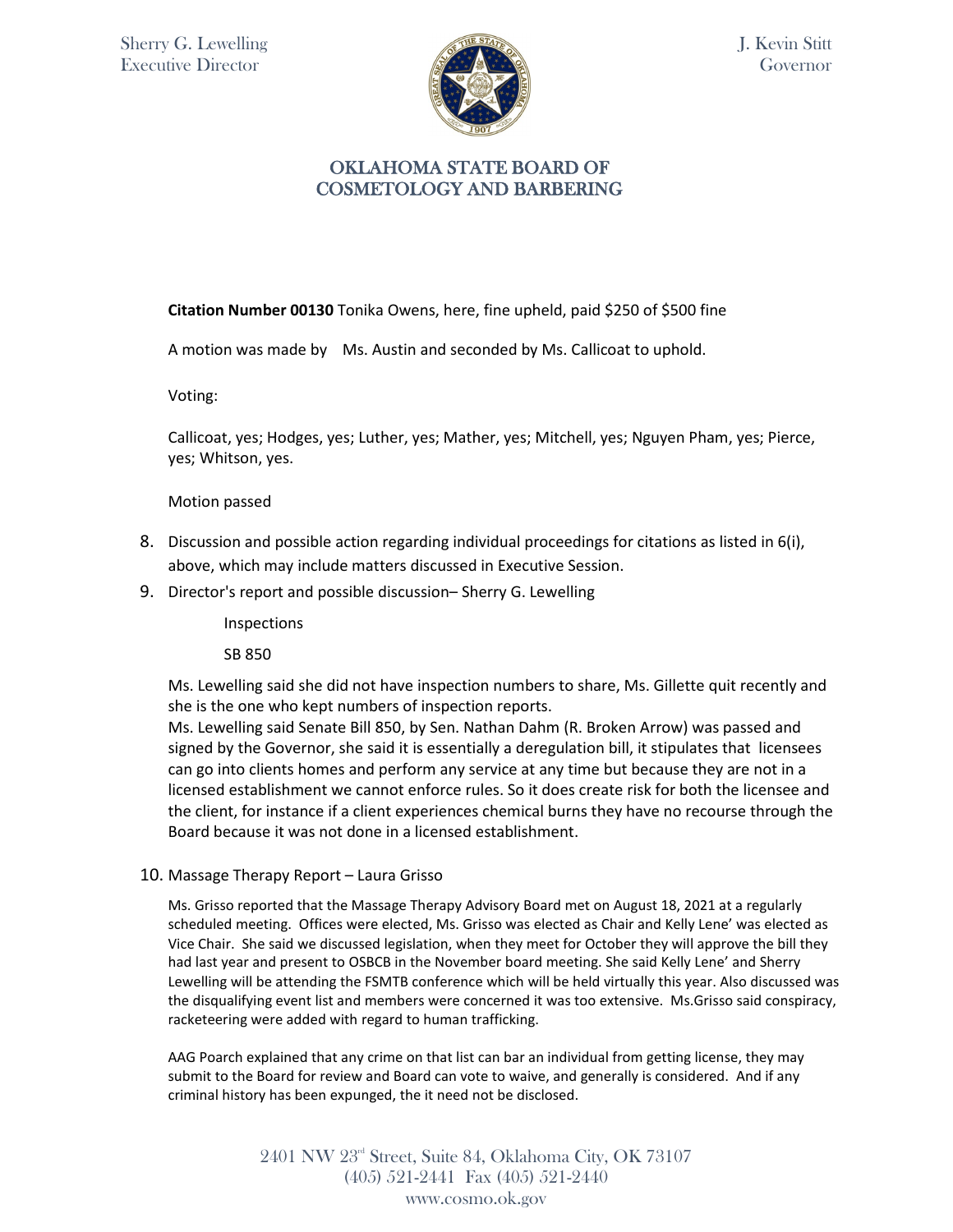

# OKLAHOMA STATE BOARD OF COSMETOLOGY AND BARBERING

11. Reciprocity Committee Report – Christy Mather & Jeff Sells

Ms. Mather reported on concerns that the safety and sanitation exam that is required for all reciprocity applicants, creates a hardship on those who live in outlying areas of the state, such as the panhandle, and those candidates must travel for several hours and sometimes pay must for lodging, all for an open book test that takes maybe 15 minutes to complete. It was discussed that possibly the Board could administer exams in different parts of the state on a quarterly basis, perhaps utilize technology centers, with inspectors and/or board members administering exams.

12. Discussion and possible action approving reciprocity committee recommendations for safety and sanitation testing.

A motion was made by Ms. Pierce and seconded by Ms. Hodges to approve recommendations made by committee

Voting:

Callicoat, yes; Hodges, yes; Luther, yes; Mather, yes; Mitchell, yes; Nguyen Pham, yes; Pierce, yes; Whitson, yes.

Motion passed

13. Rules Committee Report – Christie Luther

Discussion of disqualifying events

Ms. Luther said the Rules Committee met on Thursday September 8 via zoom and discussed

1. modifications regarding threading, but because is limited as to what she can report because of ongoing litigation.

2. SB bill 850 by Sen. Dahm, which describes services that shall not be subject to inspection, rules or regulations by the Board of cosmetology and barbering. In our committee discussion we talked about many concerns regarding safety and sanitation and lack of accountability or regard for rules/regulations.

3. Disqualifying events –in past years Ms. Lewelling has always screened/approved any license applications with felony history, now, Ms. Lewelling will still approve, but Board members must vote to decide, in most cases that will be formality. She went on to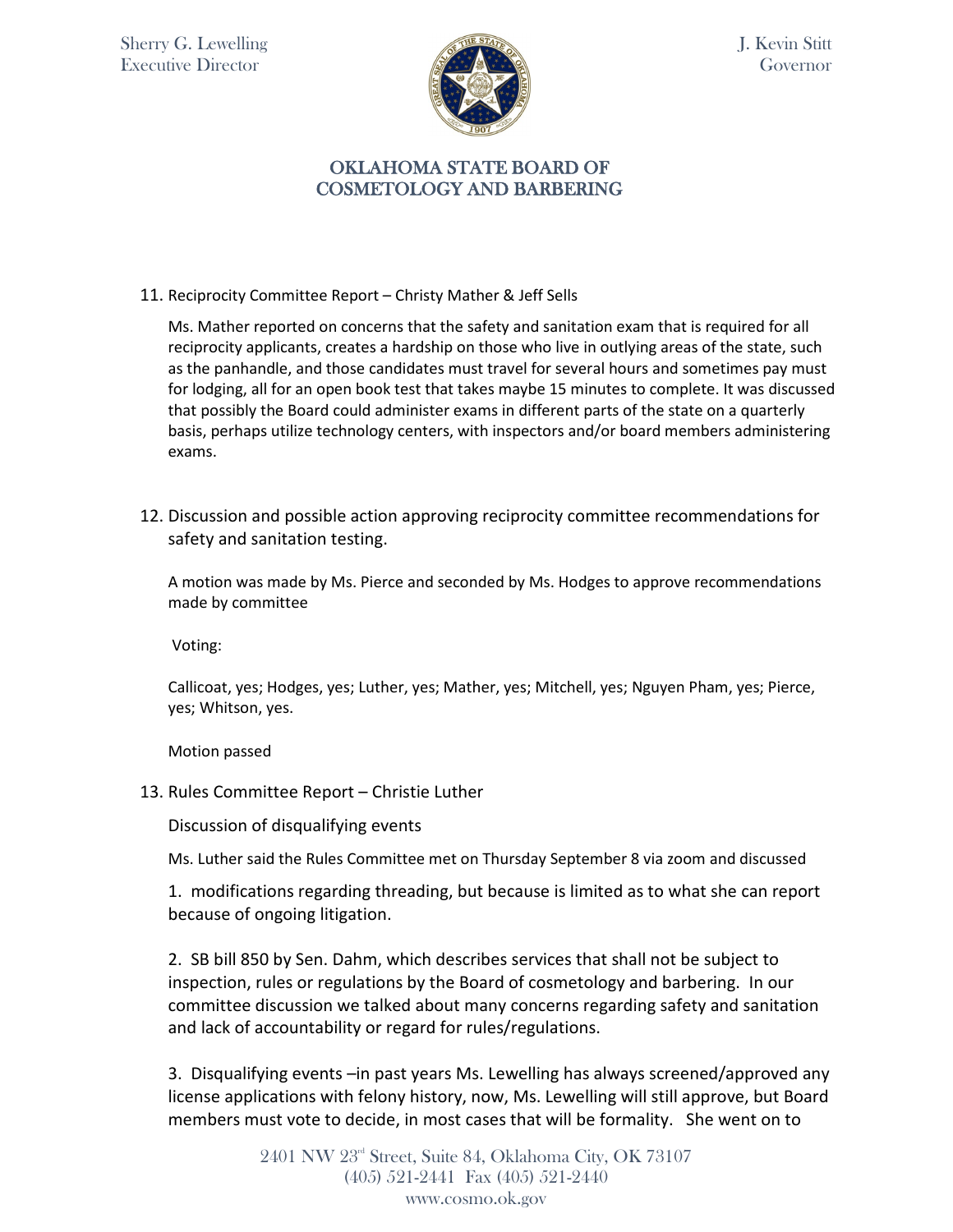

remind Board members that our considerations and votes can have life altering affects on the lives of felon applicants, their families, businesses and livelihoods. She went on to provide statistics regarding incarceration rates in Oklahoma and the success of the R.I.S.E. program.

14. Discussion and possible action creating a threading license (EMERGENCY)

175:1-1-2 Definitions [MODIFY] 175:10-9-37 Examination for threading technician license [NEW] 175:10-9-55 Practices of cosmetology and barbering [MODIFY] 175:10-7-18 Disinfection precautions before and after each patron service [MODIFY]

The Board discussed proposals to allow a limited specialty license for threading and require safety and sanitation test, they must practice in licenses establishment and cannot put thread in mouth.

A motion was made by Ms. Luther and seconded by Ms. Callicoat to

Voting:

Callicoat, yes; Hodges, yes; Luther, yes; Mather, yes; Mitchell, yes; Nguyen Pham, yes; Pierce, yes; Whitson, yes.

Motion passed

15. Discussion and possible action to approve or disapprove the establishment of regularly scheduled OSBCB meetings in 2022, every other month on the second Monday of the month at 10:00 am

2022 Dates Would be as follows:

January 10<sup>th</sup> March 14<sup>th</sup> May 9<sup>th</sup>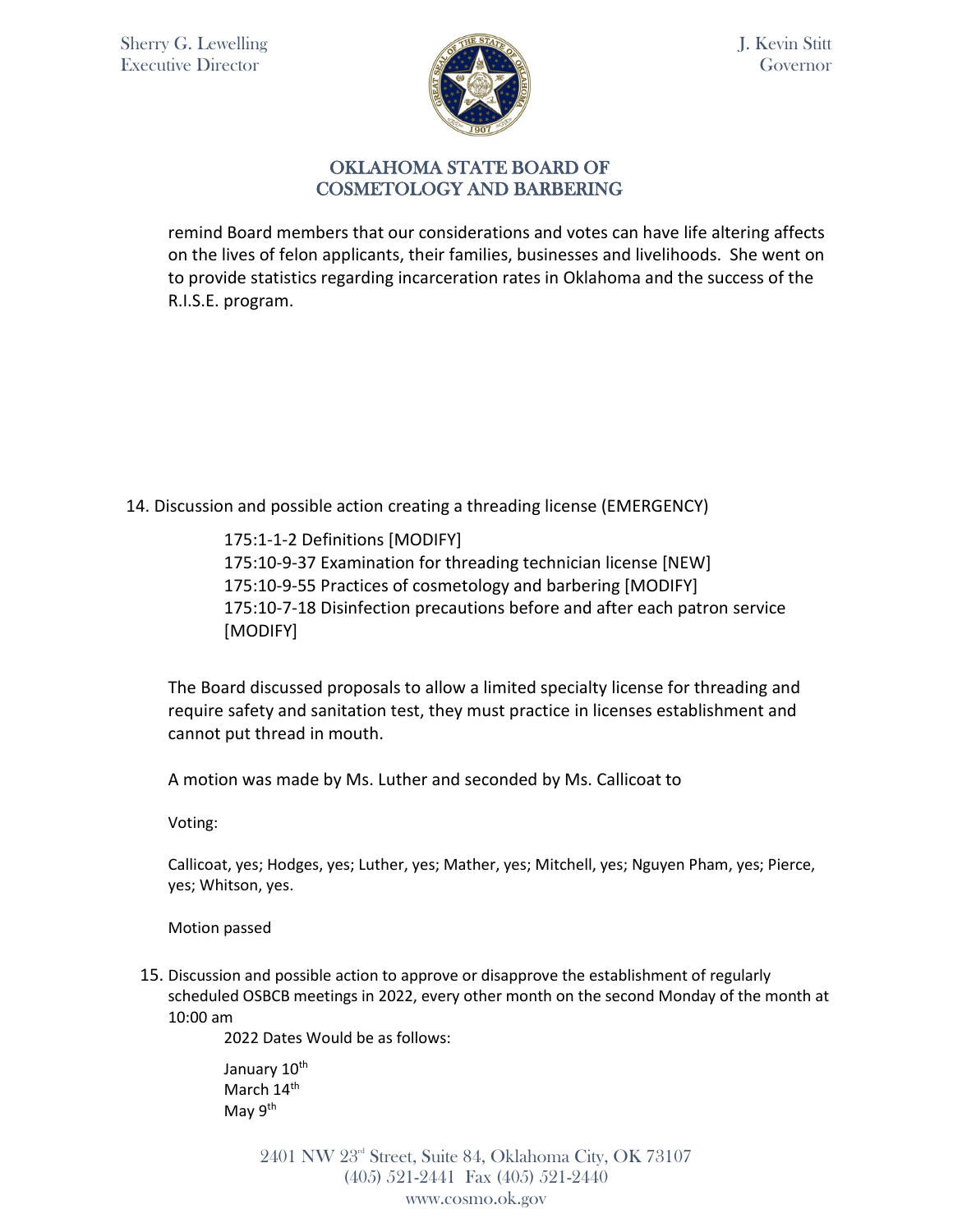

July 11<sup>th</sup> September 12<sup>th</sup> November 14<sup>th</sup>

A motion was made by Ms. Whitson and seconded by Ms. Hodges to approve the establishment of regularly scheduled OSBCB meetings in 2022, every other month on the second Monday of the month at 10:00 am as listed above. Voting:

Callicoat, yes; Hodges, yes; Luther, yes; Mather, yes; Mitchell, yes; Nguyen Pham, yes; Pierce, yes; Whitson, yes.

Motion passed

16. Swearing in of new board members; Austin Hodges and Kathy Whitson

Newly elected Board Chair Ms. Callicoat swore in new members Austin Hodges and Kathy Whitson

17. Public comment- Opportunity for the board to receive public comments. Each speaker is limited to three minutes. Comments must be related to items listed on the agenda.

No requests for comment were heard.

18. New business which could not have been reasonably foreseen prior to posting of meeting agenda 25 O.S.§.311 (A)(10).

Mr. Sells respectfully requested permission from the Board to continue work on the new website as a non board member as he has already put in a lot of time and effort on this project.

A motion was made by Christy Mather and seconded by Ms. Pierce to allow Mr. Sells to continue work on the new website.

Voting:

Callicoat, yes; Hodges, yes; Luther, yes; Mather, yes; Mitchell, yes; Nguyen Pham, yes; Pierce, yes; Whitson, yes.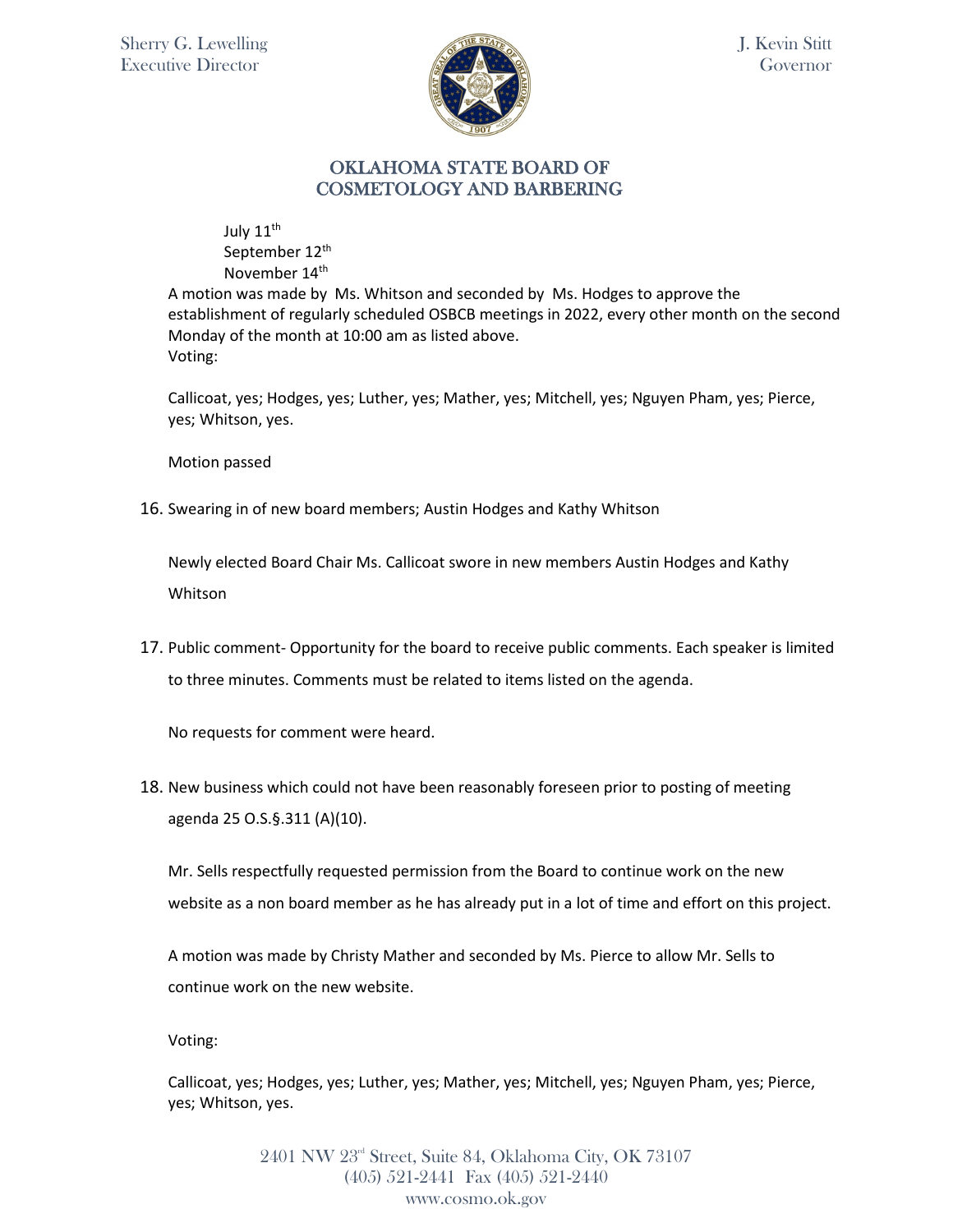

#### OKLAHOMA STATE BOARD OF COSMETOLOGY AND BARBERING

Motion passed

19. New business which could not have been reasonably foreseen prior to posting of meeting agenda 25 O.S.§.311 (A)(10).

Mr. Sells requested permission from the Board to continue work on the new website, as he has already put in a lot of time and effort on this project.

A motion was made by Christy Mather and seconded by Ms. Pierce to allow Mr. Sells to continue work on the new website.

Voting:

Callicoat, yes; Hodges, yes; Luther, yes; Mather, yes; Mitchell, yes; Nguyen Pham, yes; Pierce, yes; Whitson, yes.

Motion passed

20. Board adjournment

Chair Sells adjourned the meeting.

Jeff Sells, Chair \_\_\_\_\_\_\_\_\_\_\_\_\_\_\_\_\_\_\_\_\_\_\_\_

Machele Callicoat \_\_\_\_\_\_\_\_\_\_\_\_\_\_\_\_\_\_\_\_\_\_\_\_